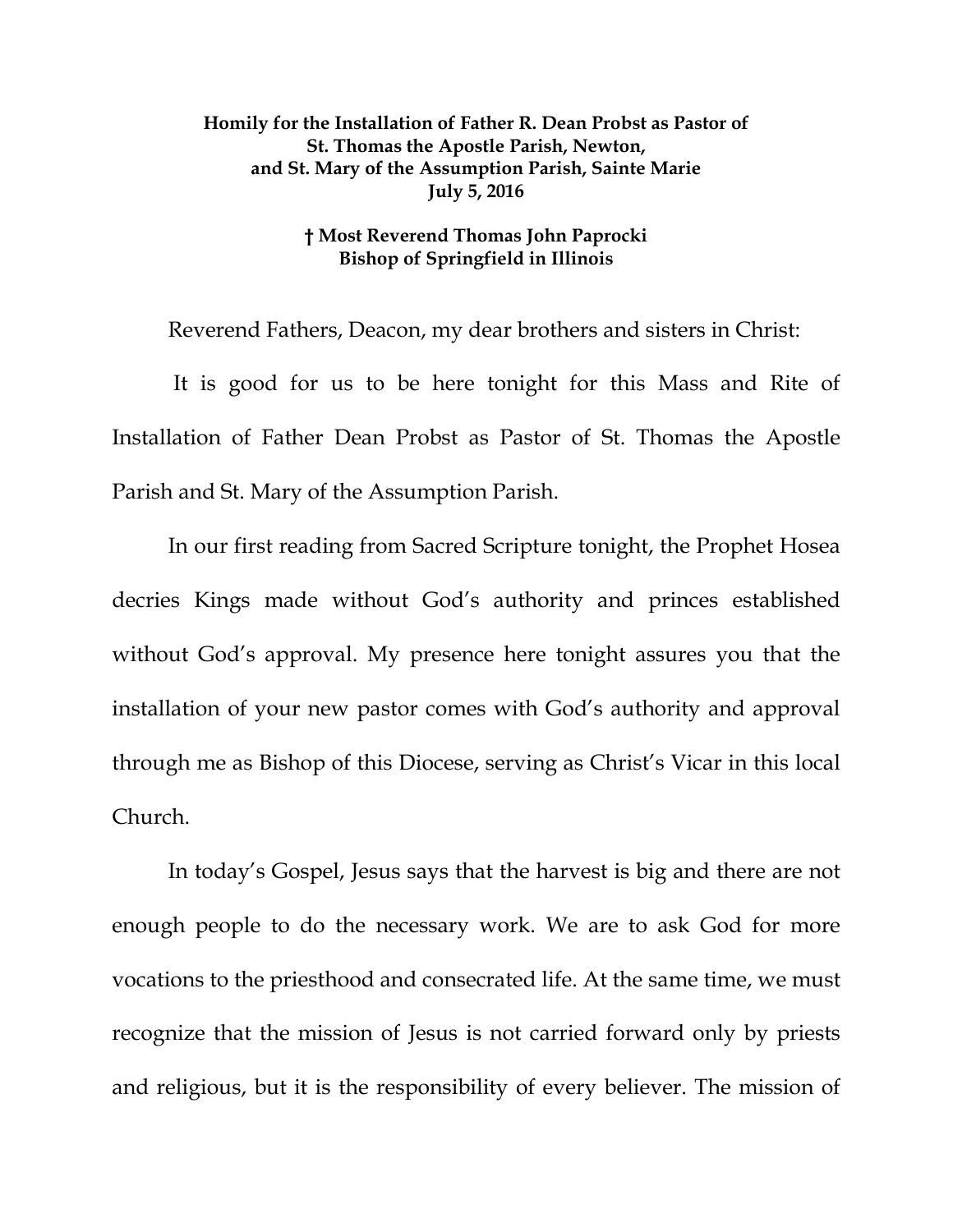Jesus is also accomplished by ordinary people doing ordinary things and being faithful to their responsibilities in their everyday lives.

Today at this Mass we mark the beginning of a new chapter in the life of St. Thomas the Apostle Parish and St. Mary of the Assumption Parish with the Installation of your new Pastor. I am very pleased that Father Dean Probst has accepted the call to serve as the local shepherd of the Catholic community of faith here at St. Thomas the Apostle Parish in Newton and St. Mary of the Assumption Parish in Sainte Marie. I am deeply grateful to you, Father Probst, for your dedicated ministry as Pastor of St. Jude Parish in Rochester for the past ten years, as well as for your conscientious service that you have provided and will continue to provide as a Judge in our Diocesan Tribunal and as my Liaison for Priests. At the same time, I am deeply grateful to Father Allen Kemme for his years of dedicated service as your Pastor here for the past ten years. We wish him well in his new ministry as Pastor of Little Flower Parish in Springfield.

<span id="page-1-0"></span>Father Probst will serve you as pastor in this Third Millennium of Christianity, so I think it is fitting to call to mind a theme suggested by our late Holy Father, the Great Pope Saint John Paul II, in his Apostolic Letter,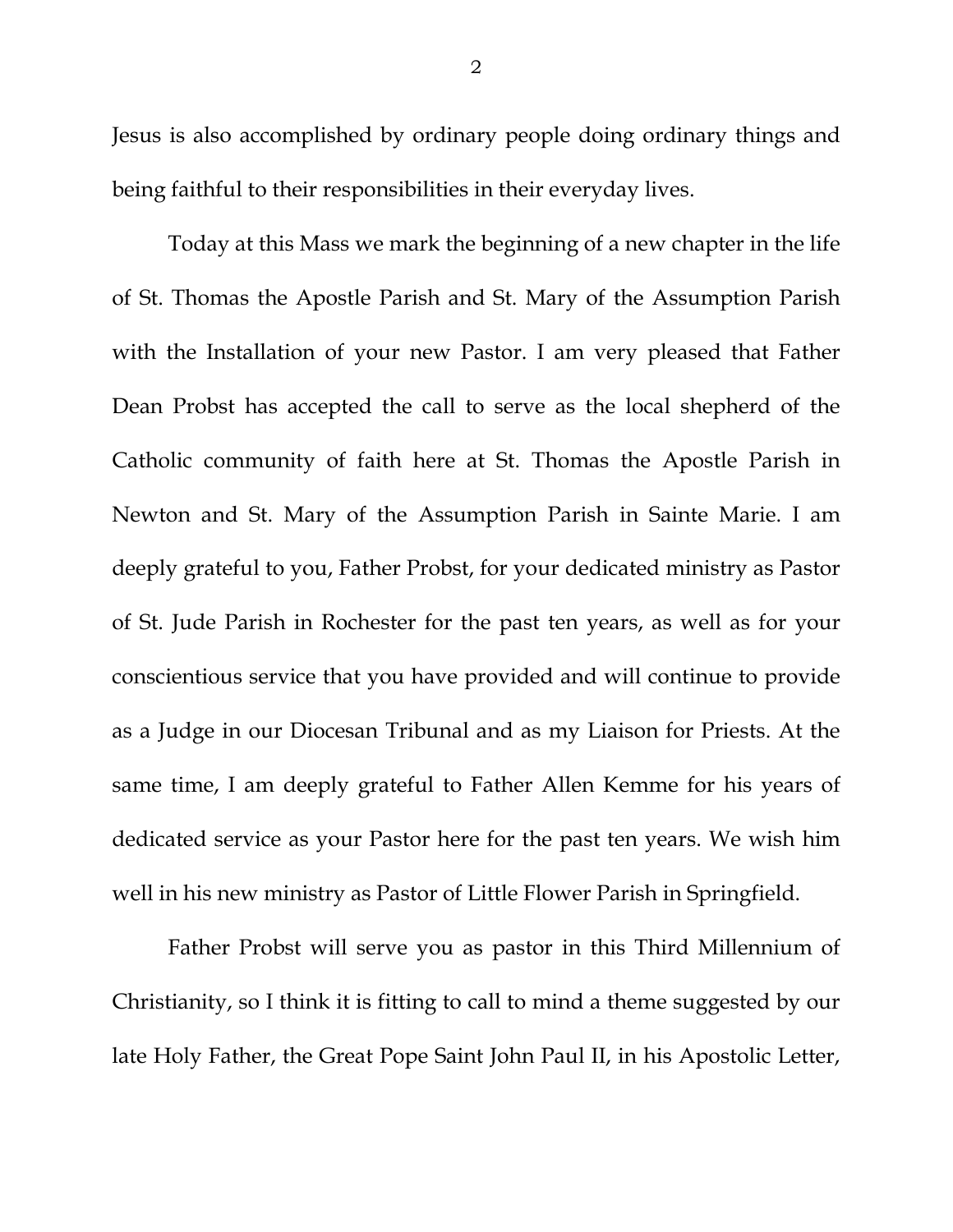*NOVO MILLENNIO INEUNTE*, "On entering the New Millennium," which I quote as follows (nos. 30-31): "First of all, I have no hesitation in saying that all pastoral initiatives must be set in relation to *holiness*."

We grow in holiness by following Jesus as His disciples. Closely related to the notion of discipleship is the concept of stewardship. In the First Letter of St. Peter, he writes of stewardship in these words: "As each one has received a gift, use it to serve one another as good stewards of God's varied grace" (1 Peter 4:10).

Last September, I published my second pastoral letter, called, *Ars Crescendi in Dei Gratia*, Latin for "The Art of Growing in God's Grace." In it, I wrote, "The art of growing in God's grace is the key to growth in the Church. Building a culture of growth in the Church starts with inviting people to experience the love of Jesus Christ."

Over the past couple of years leading up to the publication of my pastoral letter last Fall, I have given much thought to how it is that we can begin a process of strategic planning for growth in the Church here in our diocese. The growth envisioned is far more than just a quantitative increase in the number of people or the amount of money available to our parishes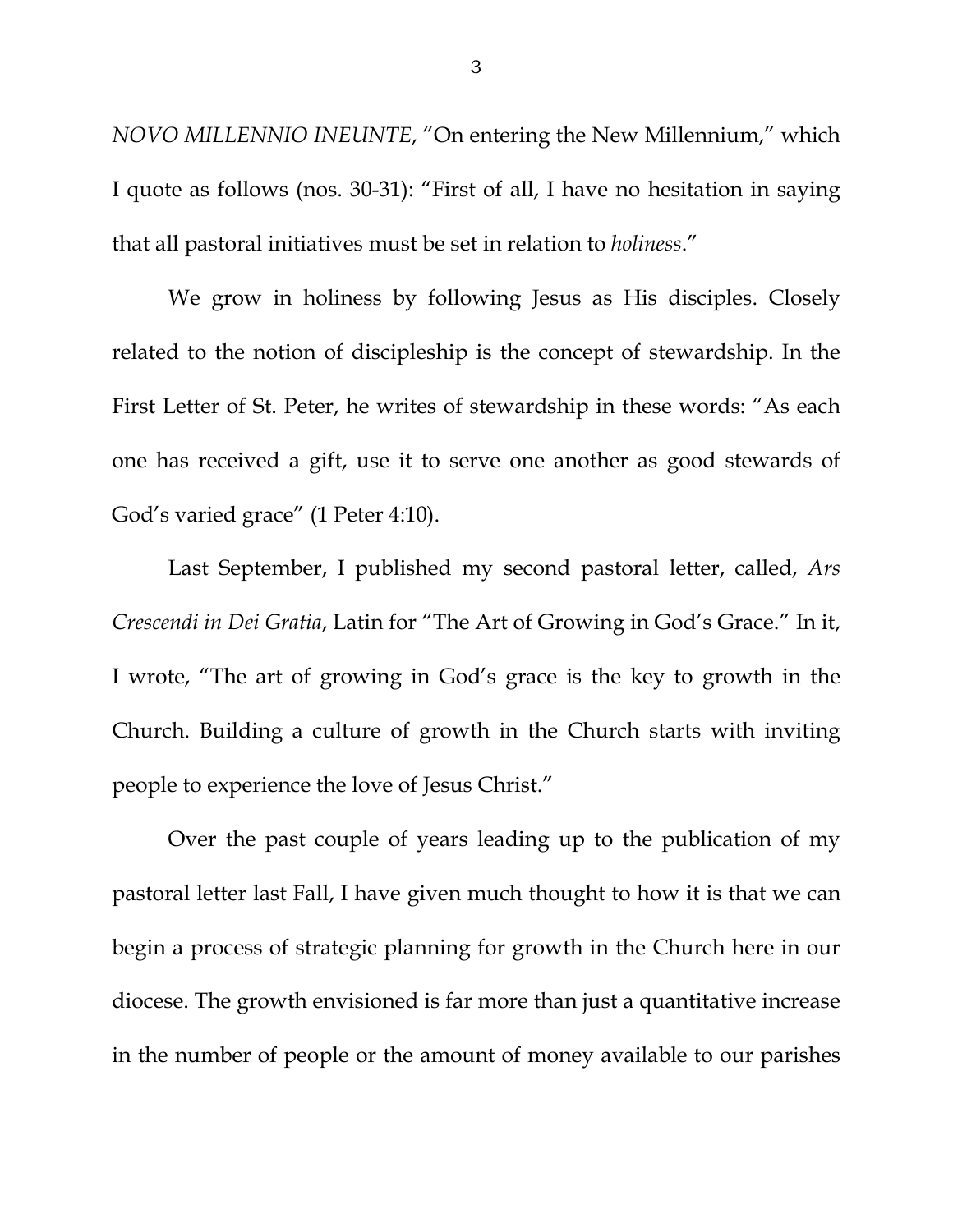and the diocese. It is also essential to ensure that we give significant attention to the qualitative growth that will guarantee sustainability for generations that follow.

In my pastoral letter, I said that we must do four things to build a vibrant community of saints:

1. Invite people to join us in prayer, especially Sunday Mass (hospitality);

2. Study the Bible and learn more about Jesus and our Catholic faith (formation);

3. Provide the sacraments as signs of hope and paths of grace to heaven (prayer); and

4. Serve those in need by practicing charity and justice (service).

The verbs in these four action items correspond to the four pillars of stewardship and discipleship that we have begun talking about in our diocese: hospitality, formation, prayer and service. We can all communicate more broadly the message of invitation.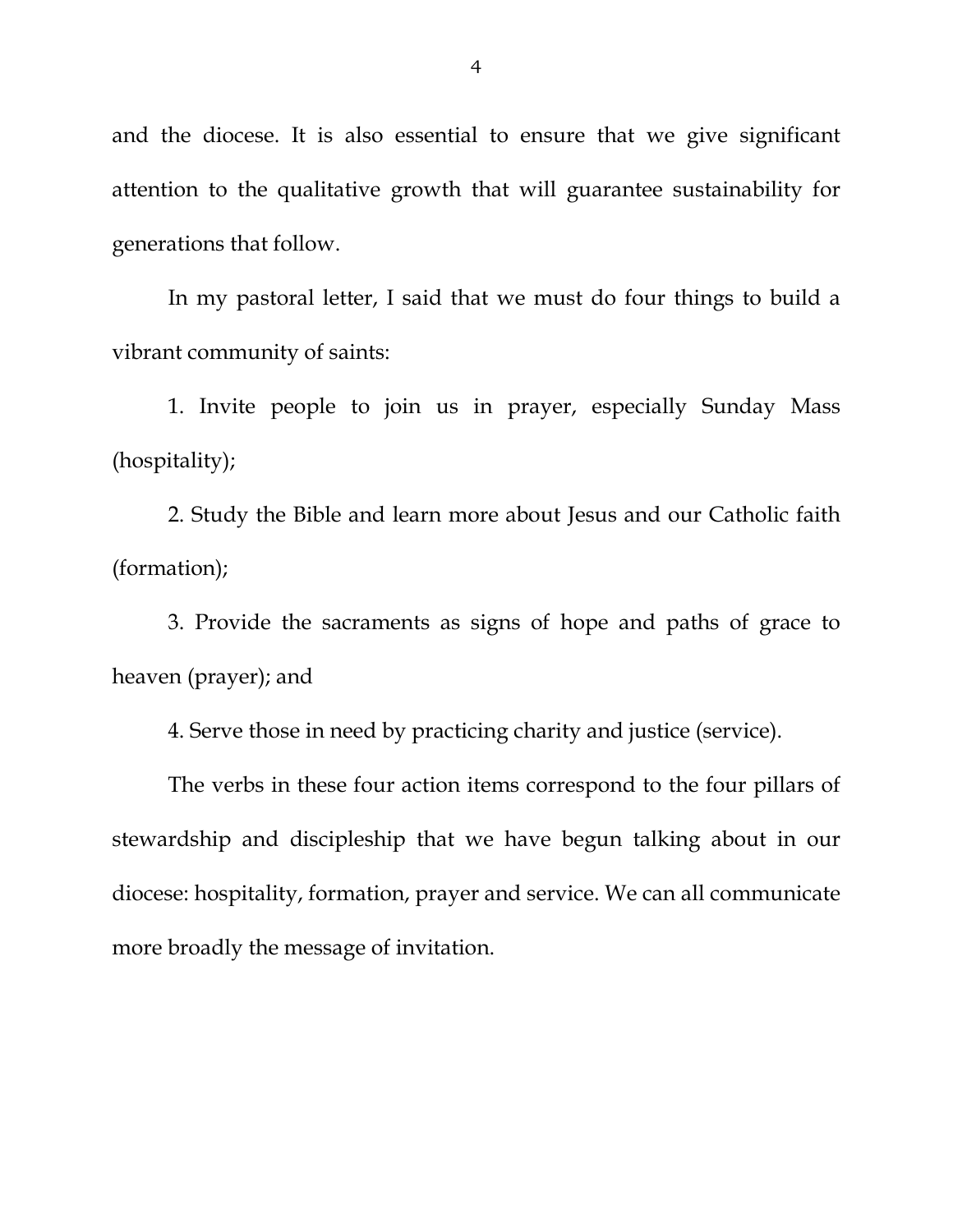Through prayer, discernment, and consultation from others, it has become evident that the Lord is inviting us to more fully embrace our call to discipleship out of which necessarily follows a life of stewardship.[1](#page-1-0) 

Stewardship recognizes that everything we have comes from God. We are stewards whether we recognize it or not and whether we like it or not. Stewardship from God's perspective is that He has given us gifts to be used not just selfishly for ourselves, but to be shared with others. Even private property must be seen as simply holding legal title in trust for the benefit of others, not just for myself. Becoming a disciple means making an intentional decision to accept the Lord's call to follow Him and live the discipleship and stewardship way of life.

I am aware that such a plan for growth is ambitious, but it is one about which I am very optimistic, especially given my familiarity with what this diocese has to offer and the many ways in which various groups are already poised to contribute to that growth. A key group that is essential to this plan for growth is the priests of our diocese, especially our pastors. But they cannot do this alone. They need the help and cooperation

5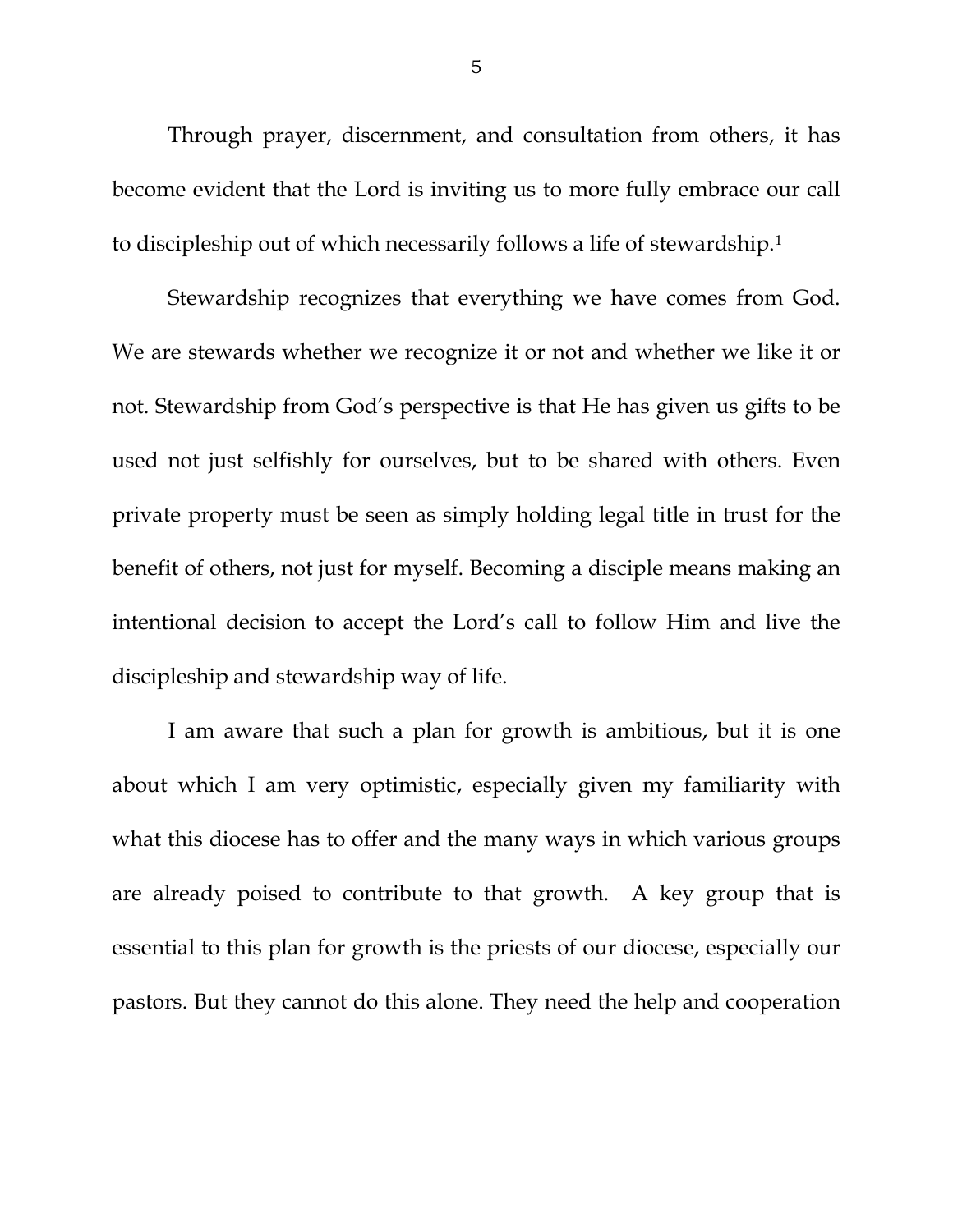of all parishioners. To be able to put into practice the mission of Jesus, we need to be part of a team supporting each other.

Our priests are at the very heart of our journey forward. As Catholics, we rely first and foremost on God's grace. This grace comes to us through the sacraments of the Church of which the priests are the ministers. In a special way, it is the priest who celebrates the Eucharist for us, feeding us with the Bread of Life, nourishing and strengthening us for this journey. Without the Eucharist, this way of life will never succeed. Without priests, we will not have the Eucharist. Therefore, we need our priests for this journey.

I am very grateful for the fidelity with which our priests serve the diocese. They are men committed to the building up of the Kingdom and to the salvation of the souls of those in our diocese and beyond. Their example of tireless dedication is an inspiration to me and to all of us of how we are likewise called to serve the Lord as committed disciples of Jesus Christ. It is their joyful, humble example that is, I believe, one of the major factors contributing to the growth in the number of seminarians studying